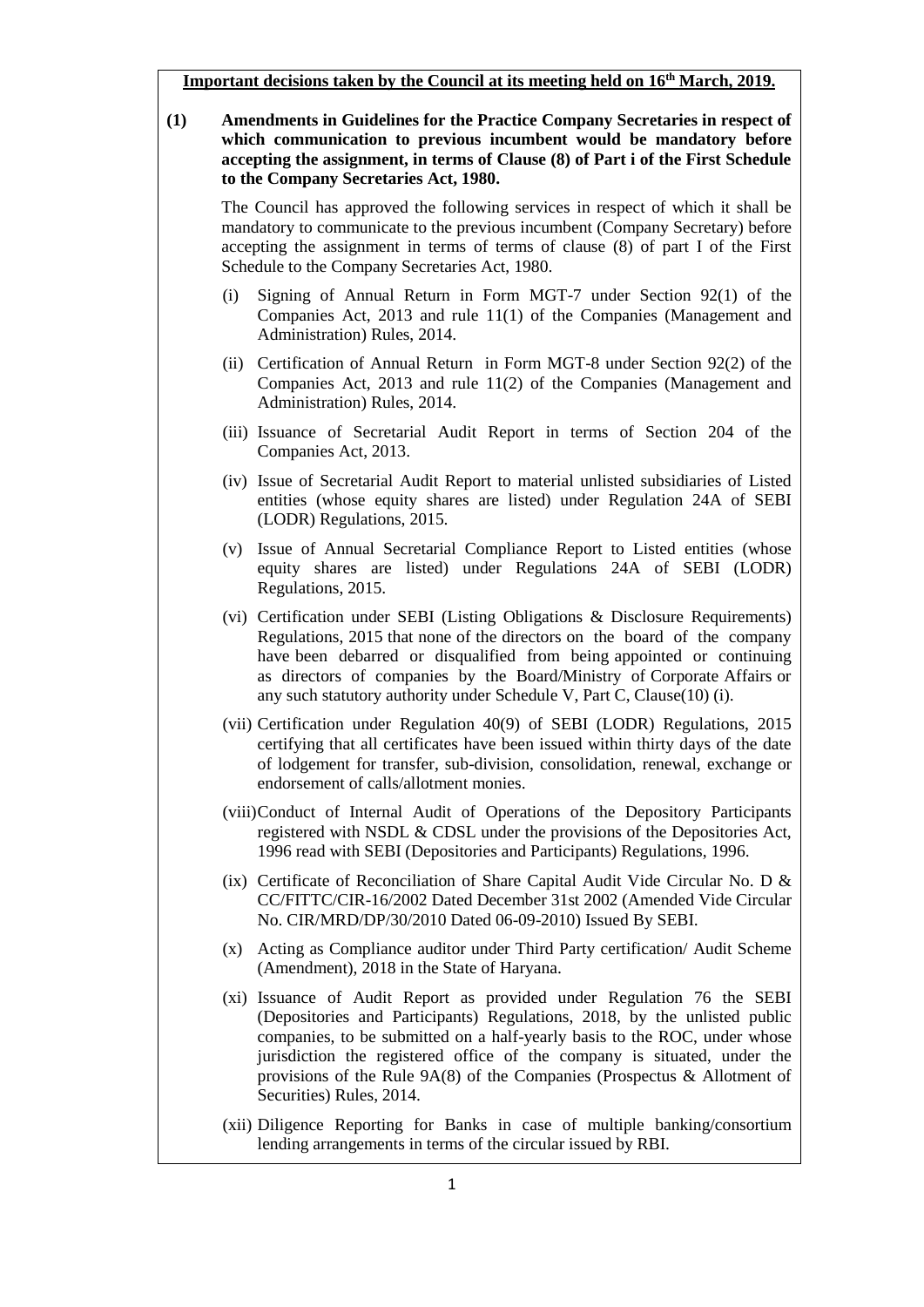|     | (xiii) Conduct of Internal Audit of Depositary Participants.                                                                                                                                                                                                                                                    |
|-----|-----------------------------------------------------------------------------------------------------------------------------------------------------------------------------------------------------------------------------------------------------------------------------------------------------------------|
|     | (xiv) Conduct of Internal Audit of stock brokers/sub brokers under SCRA, 1956<br>and Rules and Regulations made thereunder.                                                                                                                                                                                     |
| (2) | Amendments in Guidelines for mandatory Peer Review for rendering certain<br><b>Professional Services.</b>                                                                                                                                                                                                       |
|     | The Council has approved the recommendations of the Peer Review Board making<br>Peer Review mandatory for rendering Professional Services viz. Secretarial Audit,<br>Secretarial Compliance Report under SEBI (LODR) and Diligence Reports for<br>Banks and it has decided to issue Guidelines to provide for:- |
|     | Secretarial Audit / Secretarial Compliance Report under SEBI (LODR) of<br>(i)<br>Top 100 companies as per market capitalisation to be undertaken only by<br>Peer Reviewed PCS w.e.f April 1, 2020.                                                                                                              |
|     | (ii) Secretarial Audit / Secretarial Compliance Report under SEBI (LODR) of<br>Top 500 companies as per market capitalisation to be undertaken only by<br>Peer Reviewed PCS w.e.f April 1, 2021.                                                                                                                |
|     | (iii) Secretarial Audit / Secretarial Compliance Report under SEBI (LODR) of<br>all listed companies to be undertaken only by Peer Reviewed PCS w.e.f<br>April 1, 2022                                                                                                                                          |
|     | (iv) Secretarial Audit of all companies to be undertaken only by Peer Reviewed<br>PCS w.e.f April 1, 2023.                                                                                                                                                                                                      |
|     | (v) Issue of Diligence Report for Banks in case of Consortium Lending /<br>Multiple Banking Arrangements to be undertaken only by Peer Reviewed<br>PCS w.e.f April 1, 2020.                                                                                                                                     |
| (3) | Prescribing scale of fees for PCS.                                                                                                                                                                                                                                                                              |
|     | The Council considered the proposal of prescribing a scale of fees for PCS and<br>authorised the PCS Committee to frame the detailed Guidelines relating to scale of<br>fees on Professional Services by PCS and place it for public comments.                                                                  |
|     | PCS Committee after considering the view of members will submit the draft<br>Guidelines along with their comments for the approval of Council.                                                                                                                                                                  |
| (4) | Setting up of DIFC Non-Profit incorporated organisation at Dubai.                                                                                                                                                                                                                                               |
|     | The Council considered and approved setting up of DIFC Non-Profit incorporated<br>organisation at Dubai subject to the approval of the Govt. of India.                                                                                                                                                          |
| (5) | <b>MOU</b> with Malaysian Association of Company Secretaries (MACS).                                                                                                                                                                                                                                            |
|     | The Union Cabinet vide letter dated 20 <sup>th</sup> February, 2019 has approved MOU<br>between ICSI & MACS for mutual benefits.                                                                                                                                                                                |
| (6) | Organisation of 14 <sup>th</sup> International Professional Development Fellowship<br>Program $(IPDFP) - 2019$ .                                                                                                                                                                                                |
|     | approved organisation of 14th International Professional<br>The<br>Council<br>Development Fellowship Programme at Portugal and Spain, details of which will<br>be placed on website in due course.                                                                                                              |
|     | 2                                                                                                                                                                                                                                                                                                               |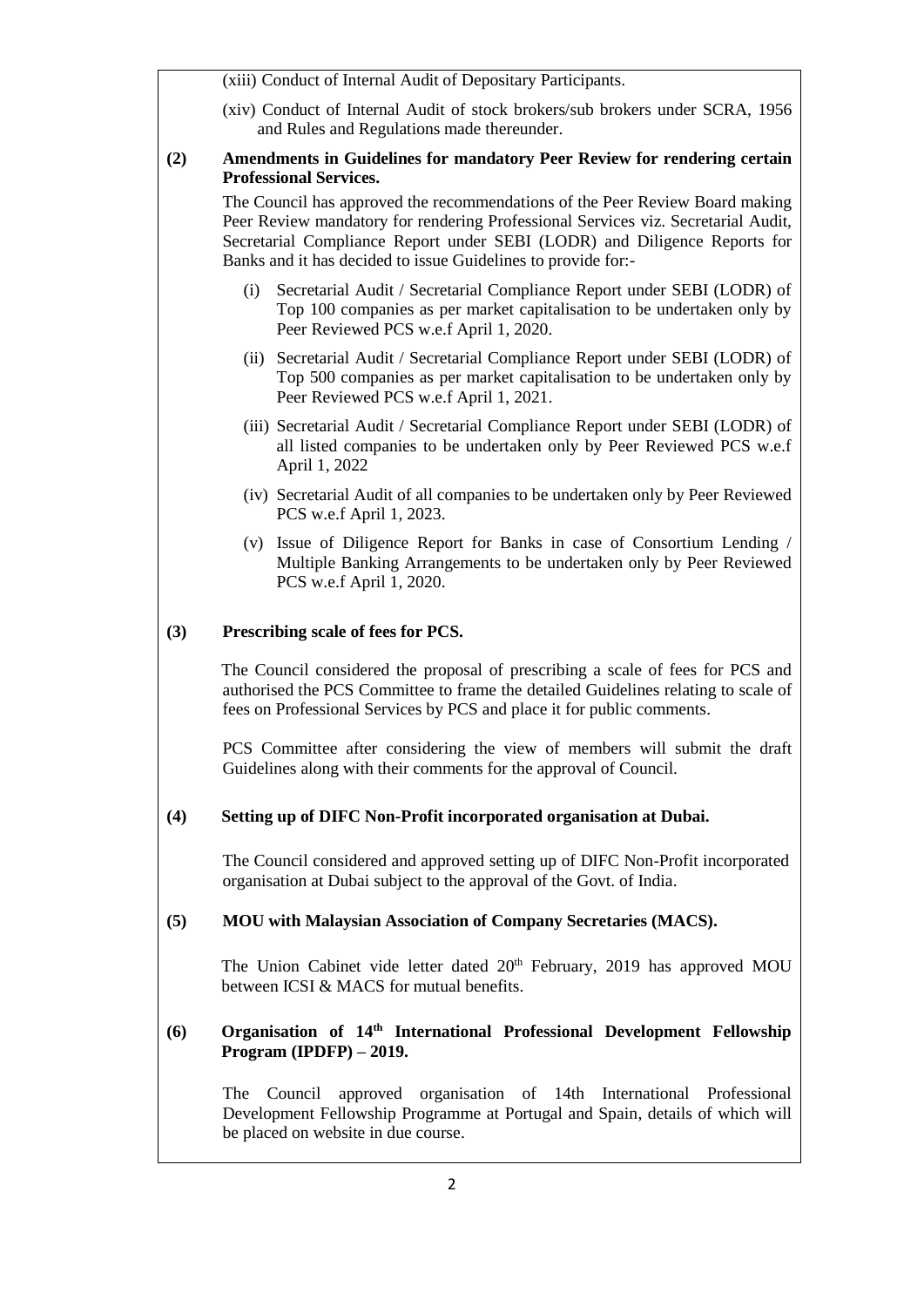## **(7) Concession in fee to widows and wards of martyrs and permanent disability and premature retirement/ short service from military / para-military forces.**

The Council approved fee concession to the wards and widows of martyrs of Indian Army, Indian Air Force, Indian Navy and all para military forces and also service/ retired personnel of the forces as under:-

- 1. To give 100% concession in full Fee payable at the time of Registration to various Stages of CS Course and Examination Fee to the wards and widows of martyrs of Indian Army, Indian Air Force, Indian Navy and all para military forces
- 2. To give 100% concession in full Fee payable at the time of Registration to various Stages of CS Course and Examination Fee to the personnel of Indian Army, Indian Air Force, Indian Navy and all para military forces with permanent disability as a result of participating in act of war and other missions.
- 3. To give 50% concession in full Fee payable at the time of Registration to various Stages of CS Course and Examination Fee to all In Service / Retired personnel of Indian Army, Indian Air Force, Indian Navy and all para military forces.
- 4. All other fee shall be as applicable to the general category students.

## **(8) One day mandatory orientation program for the foundation and executive students immediately after their registration in the Institute.**

The Council approved to conduct one day orientation program for the foundation and executive students immediately after their registration in the Institute.

The objective of the One day orientation programme is to sensitize the newly admitted students regarding their course curriculum, study schemes, examination pattern and training structure. Through the orientation programme students will also be made to understand the scope and opportunities of the CS profession and they will be sensitive for their career as a CS. Further, the Contact programme will also increase connectivity between the Institute and the Students.

#### **(9) Guidelines for Viva-voice in accordance with Vision 2022.**

The Council approved guidelines for Viva-voice for the student undergoing MSOP. The guidelines will be place on the website in due course.

## **(10) Constitution of a Committee under Regulations 55A of the Company Secretaries Regulations, 1982 to deal with cases of dispute between trainees and trainers and other Disciplinary matters relating to students.**

The Council has constituted a committee under Regulations 55A of the Company Secretaries Regulations, 1982 to deal with cases of dispute between trainees and trainers and other Disciplinary matters relating to students and constitute a committee.

#### **(11) Concept of Train the Trainers.**

The Council approved the modalities of **Train the Trainers** programme.

#### **(12) Setting up of ICSI Chapter at Belagavi, Karnataka.**

The Council has approved for setting up of ICSI Chapter at Belagavi, Karnataka.